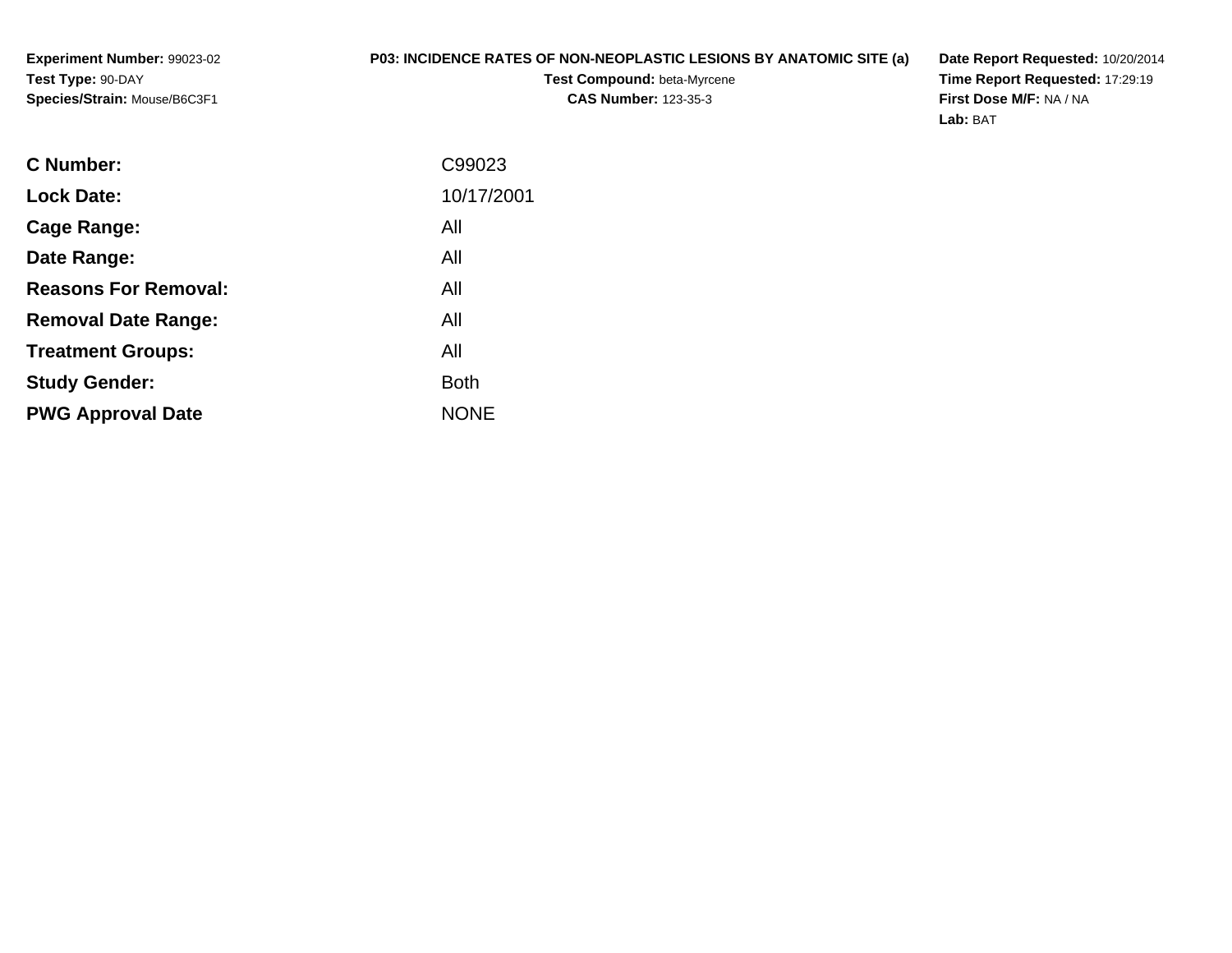| P03: INCIDENCE RATES OF NON-NEOPLASTIC LESIONS BY ANATOMIC SITE (a) |           |                                 | Date Report Requested: 10/20/2014                          |             |              |
|---------------------------------------------------------------------|-----------|---------------------------------|------------------------------------------------------------|-------------|--------------|
|                                                                     |           | Time Report Requested: 17:29:19 |                                                            |             |              |
|                                                                     |           |                                 | First Dose M/F: NA / NA<br>Lab: BAT                        |             |              |
| 0 G/KG                                                              | 0.25 G/KG | G/KG<br>0.5                     | G/KG<br>1.0                                                | G/KG<br>2.0 | G/KG<br>4.0  |
|                                                                     |           |                                 |                                                            |             |              |
| 10                                                                  | 10        | 10                              | 10                                                         | 10          | 10           |
|                                                                     |           |                                 |                                                            |             |              |
|                                                                     |           |                                 |                                                            | 5           | $\mathbf{2}$ |
|                                                                     |           |                                 |                                                            | 4           | 8            |
|                                                                     |           |                                 |                                                            |             |              |
| 10                                                                  | 10        | 10                              | 10                                                         | 1           |              |
| 10                                                                  | 10        | 10                              | 10                                                         | 10          | 10           |
|                                                                     |           |                                 |                                                            |             |              |
| (10)                                                                | (0)       | (0)                             | (10)                                                       | (10)        | (10)         |
| (10)                                                                | (0)       | (0)                             | (10)                                                       | (9)         | (8)          |
| (10)                                                                | (0)       | (0)                             | (10)                                                       | (10)        | (9)          |
| (10)                                                                | (0)       | (0)                             | (10)                                                       | (8)         | (8)          |
| (10)                                                                | (0)       | (0)                             | (10)                                                       | (10)        | (9)          |
| (10)                                                                | (0)       | (0)                             | (10)                                                       | (9)         | (6)          |
| (10)                                                                | (0)       | (0)                             | (10)                                                       | (9)         | (7)          |
| (10)                                                                | (0)       | (0)                             | (10)                                                       | (8)         | (6)          |
| (10)                                                                | (10)      | (10)                            | (10)                                                       | (10)        | (10)         |
|                                                                     |           |                                 | 3(30%)                                                     | 5 (50%)     |              |
|                                                                     |           |                                 |                                                            |             | $1(10\%)$    |
|                                                                     |           |                                 |                                                            | 6 (60%)     | 10 (100%)    |
| 7 (70%)                                                             | 8 (80%)   | 5 (50%)                         | 3(30%)                                                     | 2(20%)      |              |
|                                                                     |           |                                 |                                                            |             | $1(10\%)$    |
| $1(10\%)$                                                           |           |                                 |                                                            |             |              |
| (10)                                                                | (0)       | (0)                             | (10)                                                       | (10)        | (10)         |
| (10)                                                                | (10)      | (10)                            | (10)                                                       | (10)        | (10)         |
|                                                                     |           |                                 |                                                            | 7 (70%)     | 10 (100%)    |
| (10)                                                                | (0)       | (0)                             | (10)<br>$1(10\%)$                                          | (10)        | (10)         |
|                                                                     |           |                                 | Test Compound: beta-Myrcene<br><b>CAS Number: 123-35-3</b> |             |              |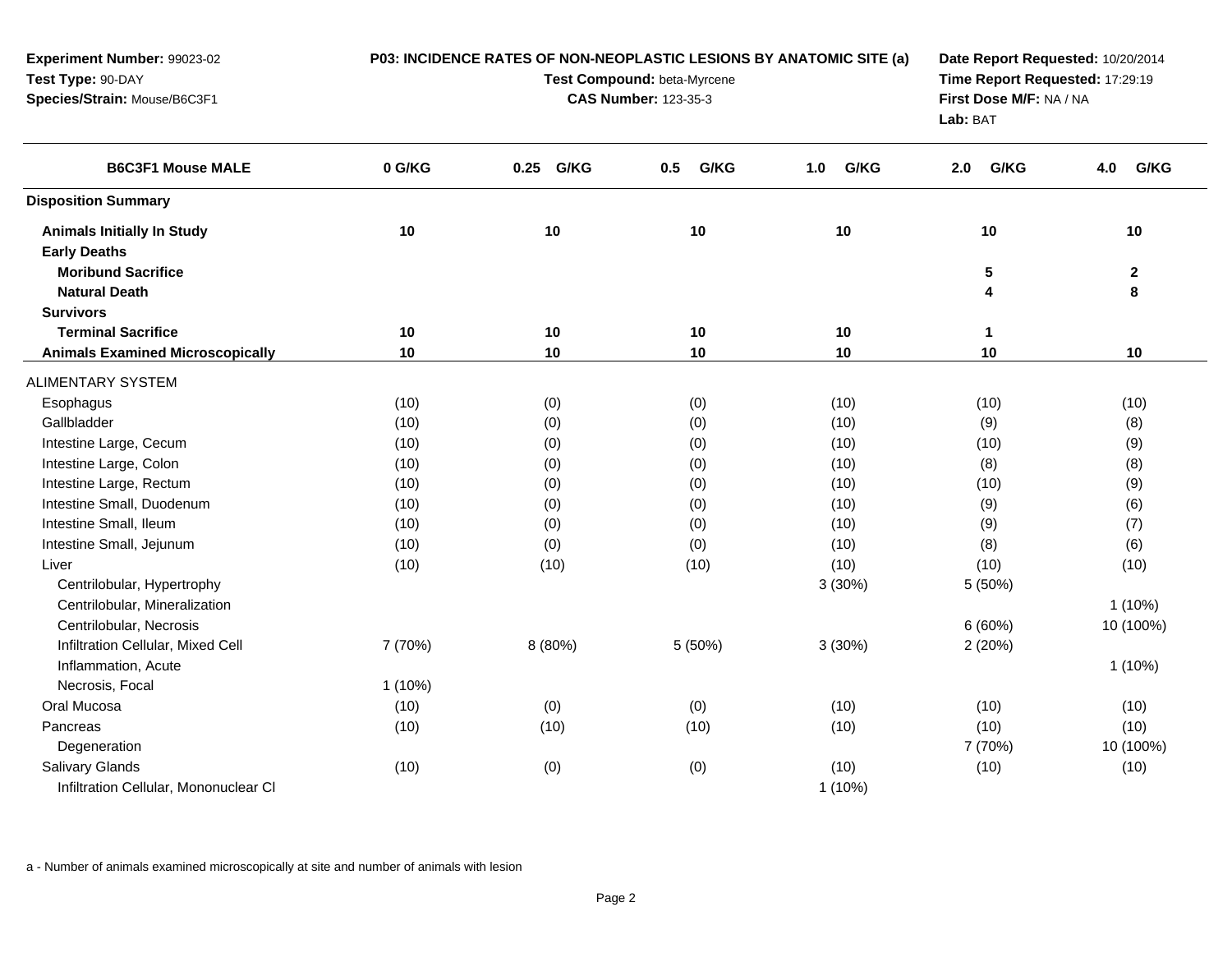| Experiment Number: 99023-02<br>Test Type: 90-DAY<br>Species/Strain: Mouse/B6C3F1  | P03: INCIDENCE RATES OF NON-NEOPLASTIC LESIONS BY ANATOMIC SITE (a) | Date Report Requested: 10/20/2014<br>Time Report Requested: 17:29:19<br>First Dose M/F: NA / NA<br>Lab: BAT |             |                |                                          |                              |
|-----------------------------------------------------------------------------------|---------------------------------------------------------------------|-------------------------------------------------------------------------------------------------------------|-------------|----------------|------------------------------------------|------------------------------|
| <b>B6C3F1 Mouse MALE</b>                                                          | 0 G/KG                                                              | 0.25 G/KG                                                                                                   | G/KG<br>0.5 | 1.0<br>G/KG    | G/KG<br>2.0                              | G/KG<br>4.0                  |
| Stomach, Forestomach<br>Epithelium, Hyperplasia<br>Inflammation<br>Mineralization | (10)                                                                | (10)                                                                                                        | (10)        | (10)           | (10)<br>5(50%)<br>6(60%)                 | (10)<br>8 (80%)<br>$1(10\%)$ |
| Ulcer<br>Stomach, Glandular<br>Inflammation<br>Ulcer                              | (10)                                                                | (0)                                                                                                         | (0)         | (10)           | 6(60%)<br>(10)<br>$1(10\%)$<br>$1(10\%)$ | 6(60%)<br>(10)               |
| CARDIOVASCULAR SYSTEM                                                             |                                                                     |                                                                                                             |             |                |                                          |                              |
| <b>Blood Vessel</b>                                                               | (10)                                                                | (0)                                                                                                         | (0)         | (10)           | (9)                                      | (10)                         |
| Heart                                                                             | (10)                                                                | (0)                                                                                                         | (0)         | (10)           | (10)                                     | (10)                         |
| <b>ENDOCRINE SYSTEM</b>                                                           |                                                                     |                                                                                                             |             |                |                                          |                              |
| <b>Adrenal Cortex</b><br>Capsule, Hyperplasia                                     | (10)<br>5 (50%)                                                     | (0)                                                                                                         | (0)         | (10)<br>3(30%) | (10)<br>4 (40%)                          | (10)<br>2(20%)               |
| Adrenal Medulla                                                                   | (10)                                                                | (0)                                                                                                         | (0)         | (10)           | (10)                                     | (10)                         |
| Parathyroid Gland                                                                 | (9)                                                                 | (0)                                                                                                         | (0)         | (9)            | (7)                                      | (6)                          |
| <b>Pituitary Gland</b>                                                            | (10)                                                                | (0)                                                                                                         | (0)         | (10)           | (10)                                     | (10)                         |
| <b>Thyroid Gland</b>                                                              | (10)                                                                | (0)                                                                                                         | (0)         | (10)           | (10)                                     | (10)                         |
| <b>GENERAL BODY SYSTEM</b><br>None                                                |                                                                     |                                                                                                             |             |                |                                          |                              |
| <b>GENITAL SYSTEM</b>                                                             |                                                                     |                                                                                                             |             |                |                                          |                              |
| <b>Coagulating Gland</b>                                                          | (10)                                                                | (0)                                                                                                         | (0)         | (10)           | (9)                                      | (10)                         |
| Epididymis                                                                        | (10)                                                                | (0)                                                                                                         | (0)         | (10)           | (10)                                     | (10)                         |
| <b>Preputial Gland</b>                                                            | (10)                                                                | (0)                                                                                                         | (0)         | (10)           | (10)                                     | (10)                         |
| Prostate                                                                          | (10)                                                                | (0)                                                                                                         | (0)         | (10)           | (10)                                     | (10)                         |
| Seminal Vesicle                                                                   | (10)                                                                | (0)                                                                                                         | (0)         | (10)           | (10)                                     | (10)                         |
| <b>Testes</b>                                                                     | (10)                                                                | (10)                                                                                                        | (10)        | (10)           | (10)                                     | (10)                         |
| Germinal Epith, Degeneration                                                      |                                                                     |                                                                                                             |             |                | 2(20%)                                   |                              |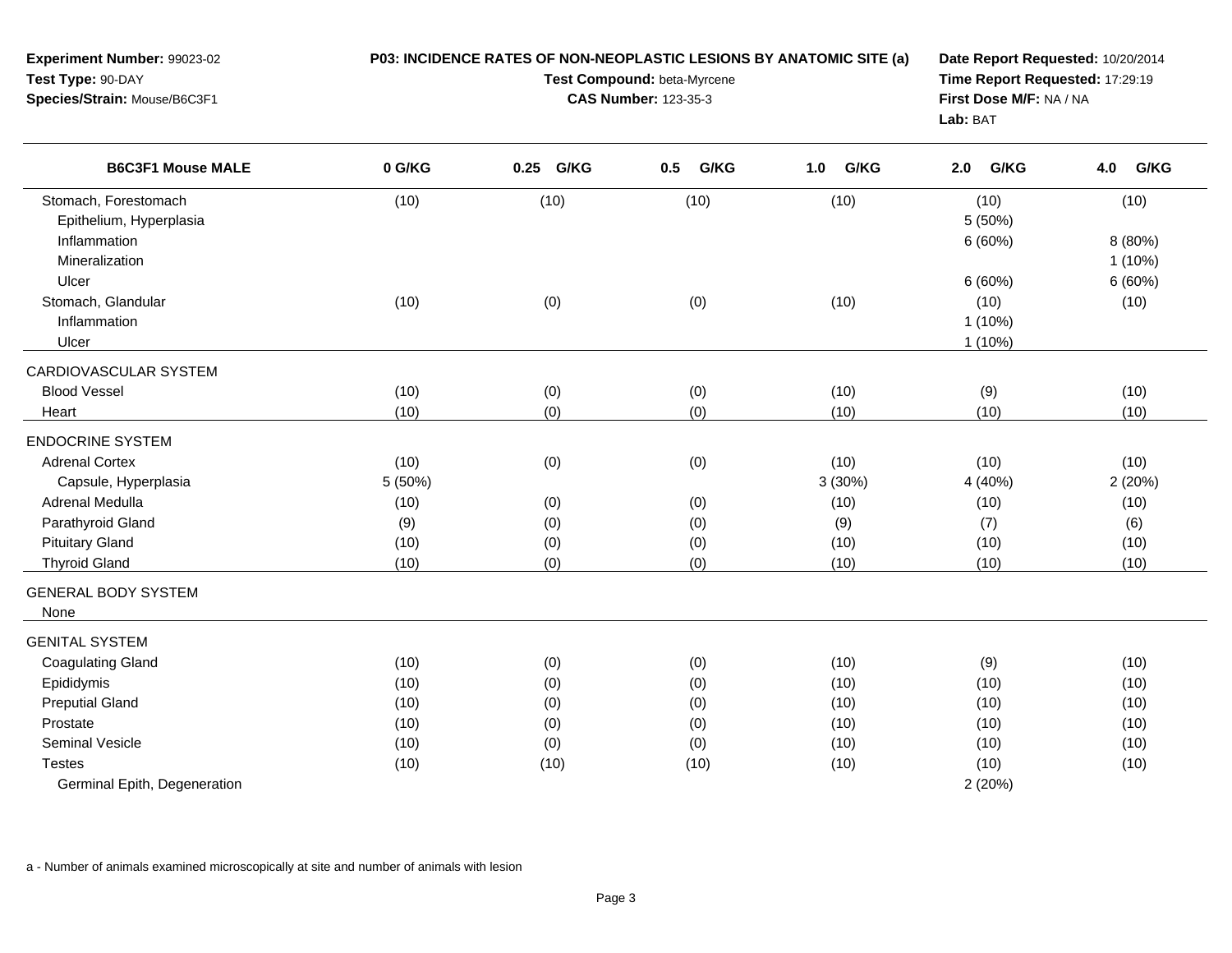| Experiment Number: 99023-02<br>Test Type: 90-DAY<br>Species/Strain: Mouse/B6C3F1 |           | P03: INCIDENCE RATES OF NON-NEOPLASTIC LESIONS BY ANATOMIC SITE (a)<br>Test Compound: beta-Myrcene<br><b>CAS Number: 123-35-3</b> | Date Report Requested: 10/20/2014<br>Time Report Requested: 17:29:19<br>First Dose M/F: NA / NA<br>Lab: BAT |             |             |             |
|----------------------------------------------------------------------------------|-----------|-----------------------------------------------------------------------------------------------------------------------------------|-------------------------------------------------------------------------------------------------------------|-------------|-------------|-------------|
| <b>B6C3F1 Mouse MALE</b>                                                         | 0 G/KG    | 0.25 G/KG                                                                                                                         | 0.5<br>G/KG                                                                                                 | G/KG<br>1.0 | G/KG<br>2.0 | G/KG<br>4.0 |
| <b>HEMATOPOIETIC SYSTEM</b>                                                      |           |                                                                                                                                   |                                                                                                             |             |             |             |
| <b>Bone Marrow</b>                                                               | (10)      | (10)                                                                                                                              | (10)                                                                                                        | (10)        | (10)        | (10)        |
| Atrophy                                                                          |           |                                                                                                                                   |                                                                                                             |             | 6 (60%)     | 2(20%)      |
| Lymph Node, Mandibular                                                           | (10)      | (10)                                                                                                                              | (10)                                                                                                        | (9)         | (9)         | (10)        |
| <b>Necrosis</b>                                                                  |           |                                                                                                                                   |                                                                                                             |             | 5 (56%)     | 8 (80%)     |
| Lymph Node, Mesenteric                                                           | (10)      | (10)                                                                                                                              | (10)                                                                                                        | (10)        | (10)        | (10)        |
| Necrosis                                                                         |           |                                                                                                                                   |                                                                                                             |             | 7 (70%)     | 10 (100%)   |
| Spleen                                                                           | (10)      | (10)                                                                                                                              | (10)                                                                                                        | (10)        | (10)        | (10)        |
| Congestion                                                                       |           |                                                                                                                                   |                                                                                                             |             |             | 2(20%)      |
| Lymph Follic, Necrosis                                                           |           |                                                                                                                                   |                                                                                                             |             | 8 (80%)     | 10 (100%)   |
| Red Pulp, Hematopoietic Cell Proliferation                                       | $1(10\%)$ |                                                                                                                                   |                                                                                                             |             |             |             |
| Thymus                                                                           | (10)      | (10)                                                                                                                              | (10)                                                                                                        | (10)        | (10)        | (10)        |
| Cyst                                                                             | $1(10\%)$ |                                                                                                                                   |                                                                                                             | 1(10%)      |             |             |
| Necrosis                                                                         |           |                                                                                                                                   |                                                                                                             |             | 10 (100%)   | 10 (100%)   |
| <b>INTEGUMENTARY SYSTEM</b>                                                      |           |                                                                                                                                   |                                                                                                             |             |             |             |
| <b>Mammary Gland</b>                                                             | (1)       | (0)                                                                                                                               | (0)                                                                                                         | (0)         | (0)         | (0)         |
| Skin                                                                             | (10)      | (0)                                                                                                                               | (0)                                                                                                         | (10)        | (10)        | (10)        |
| MUSCULOSKELETAL SYSTEM                                                           |           |                                                                                                                                   |                                                                                                             |             |             |             |
| Bone                                                                             | (10)      | (0)                                                                                                                               | (0)                                                                                                         | (10)        | (10)        | (10)        |
| NERVOUS SYSTEM                                                                   |           |                                                                                                                                   |                                                                                                             |             |             |             |
| <b>Brain</b>                                                                     | (10)      | (0)                                                                                                                               | (0)                                                                                                         | (10)        | (10)        | (10)        |
| Ventricle, Hydrocephalus                                                         |           |                                                                                                                                   |                                                                                                             |             | $1(10\%)$   |             |
|                                                                                  |           |                                                                                                                                   |                                                                                                             |             |             |             |
| <b>RESPIRATORY SYSTEM</b>                                                        |           |                                                                                                                                   |                                                                                                             |             |             |             |
| Lung                                                                             | (10)      | (0)                                                                                                                               | (0)                                                                                                         | (10)        | (10)        | (10)        |
| Arteriole, Thrombosis                                                            |           |                                                                                                                                   |                                                                                                             |             | $1(10\%)$   |             |
| Congestion                                                                       |           |                                                                                                                                   |                                                                                                             |             |             | 2(20%)      |
| Inflammation, Suppurative                                                        |           |                                                                                                                                   |                                                                                                             |             |             | 1(10%)      |
| Nose                                                                             | (10)      | (10)                                                                                                                              | (10)                                                                                                        | (10)        | (10)        | (10)        |
|                                                                                  |           |                                                                                                                                   |                                                                                                             |             |             |             |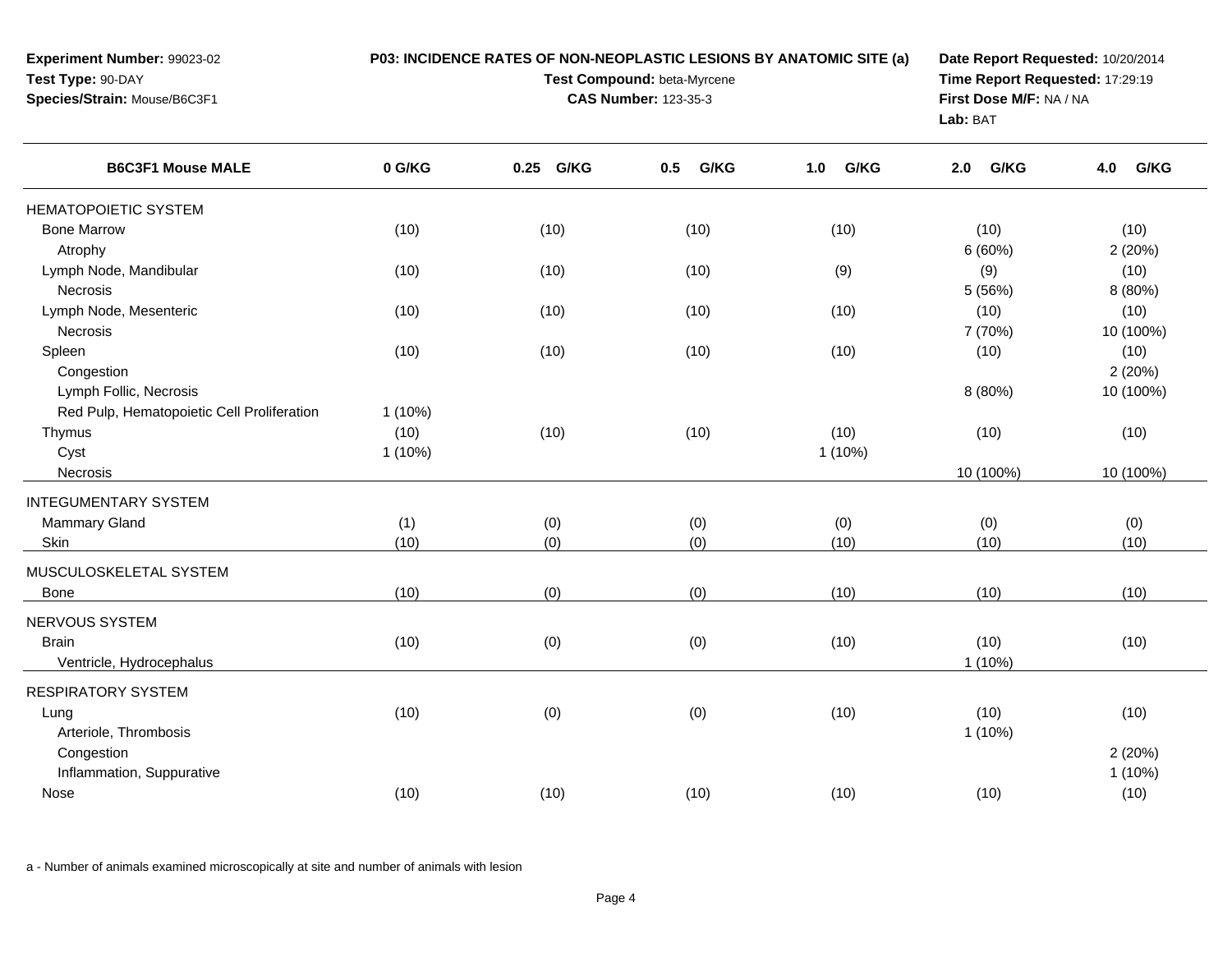| <b>Experiment Number: 99023-02</b><br>Test Type: 90-DAY<br>Species/Strain: Mouse/B6C3F1 |           | P03: INCIDENCE RATES OF NON-NEOPLASTIC LESIONS BY ANATOMIC SITE (a)<br>Test Compound: beta-Myrcene<br><b>CAS Number: 123-35-3</b> | Date Report Requested: 10/20/2014<br>Time Report Requested: 17:29:19<br>First Dose M/F: NA / NA<br>Lab: BAT |             |             |             |
|-----------------------------------------------------------------------------------------|-----------|-----------------------------------------------------------------------------------------------------------------------------------|-------------------------------------------------------------------------------------------------------------|-------------|-------------|-------------|
| <b>B6C3F1 Mouse MALE</b>                                                                | 0 G/KG    | G/KG<br>0.25                                                                                                                      | G/KG<br>0.5                                                                                                 | G/KG<br>1.0 | G/KG<br>2.0 | G/KG<br>4.0 |
| Olfactory Epi, Degeneration                                                             |           |                                                                                                                                   |                                                                                                             |             | 7 (70%)     | 7 (70%)     |
| Respirat Epith, Inflammation                                                            |           |                                                                                                                                   |                                                                                                             | $1(10\%)$   |             |             |
| Trachea                                                                                 | (10)      | (0)                                                                                                                               | (0)                                                                                                         | (10)        | (10)        | (10)        |
| SPECIAL SENSES SYSTEM                                                                   |           |                                                                                                                                   |                                                                                                             |             |             |             |
| Eye                                                                                     | (10)      | (0)                                                                                                                               | (0)                                                                                                         | (10)        | (10)        | (10)        |
| Harderian Gland                                                                         | (10)      | (0)                                                                                                                               | (0)                                                                                                         | (10)        | (10)        | (10)        |
| URINARY SYSTEM                                                                          |           |                                                                                                                                   |                                                                                                             |             |             |             |
| Kidney                                                                                  | (10)      | (10)                                                                                                                              | (10)                                                                                                        | (10)        | (10)        | (10)        |
| Infiltration Cellular, Mononuclear CI                                                   | $1(10\%)$ |                                                                                                                                   |                                                                                                             |             |             |             |
| Inflammation, Chronic Active                                                            | $1(10\%)$ |                                                                                                                                   |                                                                                                             |             |             |             |
| Nephropathy                                                                             |           | 3(30%)                                                                                                                            |                                                                                                             | 2(20%)      | 1(10%)      |             |
| Renal Tubule, Necrosis                                                                  |           |                                                                                                                                   | 2(20%)                                                                                                      |             | 6(60%)      | 10 (100%)   |
| Urinary Bladder                                                                         | (10)      | (0)                                                                                                                               | (0)                                                                                                         | (10)        | (10)        | (10)        |

\*\*\*END OF MALE DATA\*\*\*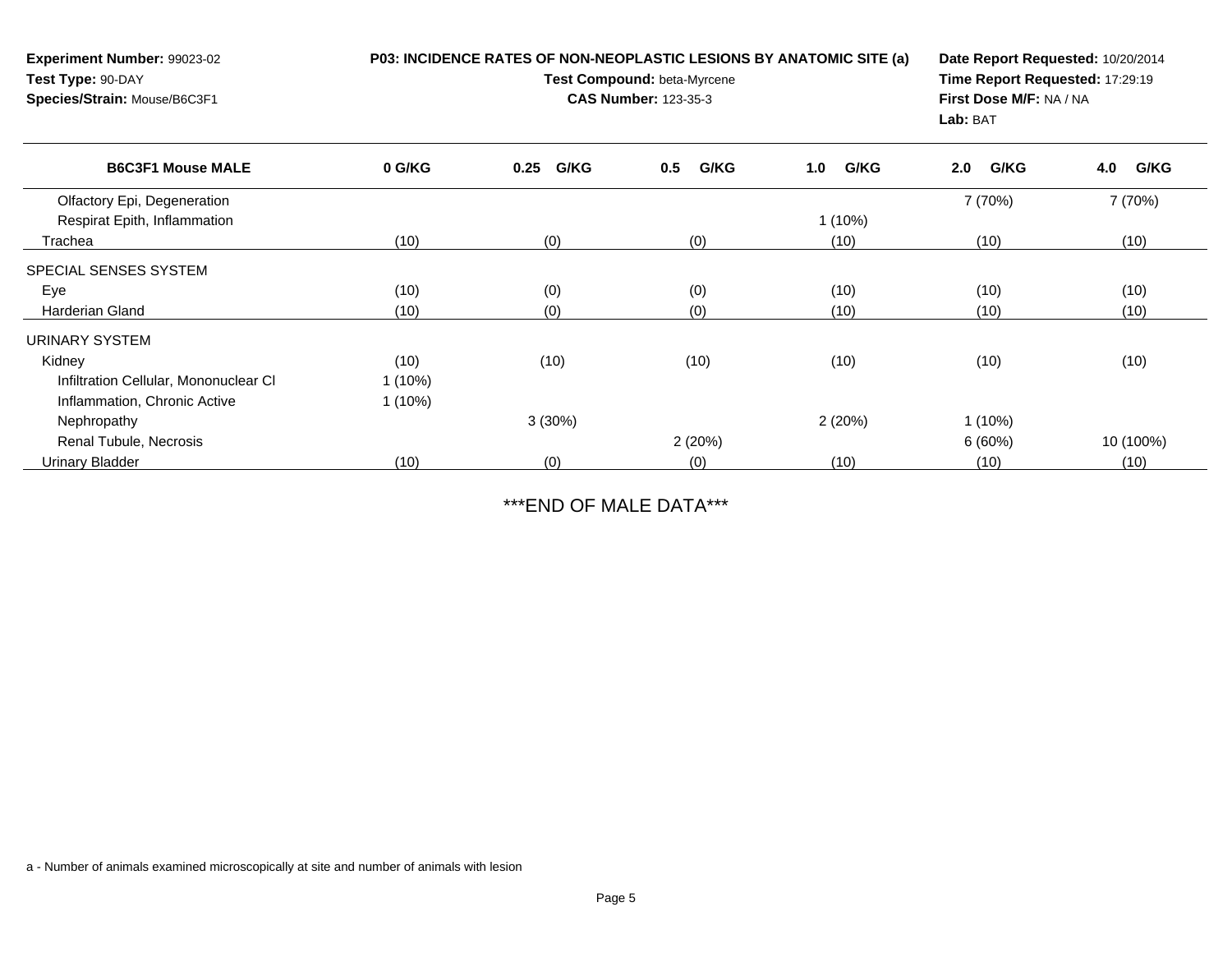| Experiment Number: 99023-02                          |           | P03: INCIDENCE RATES OF NON-NEOPLASTIC LESIONS BY ANATOMIC SITE (a) | Date Report Requested: 10/20/2014<br>Time Report Requested: 17:29:19 |             |                |             |
|------------------------------------------------------|-----------|---------------------------------------------------------------------|----------------------------------------------------------------------|-------------|----------------|-------------|
| Test Type: 90-DAY                                    |           | Test Compound: beta-Myrcene                                         |                                                                      |             |                |             |
| Species/Strain: Mouse/B6C3F1                         |           | <b>CAS Number: 123-35-3</b>                                         | First Dose M/F: NA / NA<br>Lab: BAT                                  |             |                |             |
| <b>B6C3F1 Mouse FEMALE</b>                           | 0 G/KG    | 0.25 G/KG                                                           | G/KG<br>0.5                                                          | G/KG<br>1.0 | G/KG<br>2.0    | G/KG<br>4.0 |
| <b>Disposition Summary</b>                           |           |                                                                     |                                                                      |             |                |             |
| <b>Animals Initially In Study</b>                    | 10        | 10                                                                  | 10                                                                   | 10          | 10             | 10          |
| <b>Early Deaths</b>                                  |           |                                                                     |                                                                      |             |                |             |
| <b>Moribund Sacrifice</b>                            |           |                                                                     |                                                                      |             | 1              | ${\bf 5}$   |
| <b>Natural Death</b>                                 |           |                                                                     |                                                                      |             | $\overline{7}$ | 5           |
| <b>Survivors</b>                                     |           |                                                                     |                                                                      |             |                |             |
| <b>Terminal Sacrifice</b>                            | 10        | 10                                                                  | 10                                                                   | 10          | 2              |             |
| <b>Animals Examined Microscopically</b>              | 10        | 10                                                                  | 10                                                                   | 10          | 10             | 10          |
| <b>ALIMENTARY SYSTEM</b>                             |           |                                                                     |                                                                      |             |                |             |
| Esophagus                                            | (10)      | (0)                                                                 | (0)                                                                  | (10)        | (10)           | (10)        |
| Epithelium, Muscularis, Inflammation,<br>Suppurative |           |                                                                     |                                                                      |             | $1(10\%)$      |             |
| Gallbladder                                          | (10)      | (0)                                                                 | (0)                                                                  | (9)         | (8)            | (9)         |
| Intestine Large, Cecum                               | (10)      | (0)                                                                 | (0)                                                                  | (10)        | (8)            | (10)        |
| Intestine Large, Colon                               | (10)      | (0)                                                                 | (0)                                                                  | (10)        | (7)            | (8)         |
| Intestine Large, Rectum                              | (10)      | (0)                                                                 | (0)                                                                  | (10)        | (10)           | (10)        |
| Intestine Small, Duodenum                            | (10)      | (0)                                                                 | (0)                                                                  | (10)        | (8)            | (9)         |
| Intestine Small, Ileum                               | (10)      | (0)                                                                 | (0)                                                                  | (10)        | (6)            | (9)         |
| Intestine Small, Jejunum                             | (10)      | (0)                                                                 | (0)                                                                  | (10)        | (6)            | (9)         |
| Liver                                                | (10)      | (10)                                                                | (10)                                                                 | (10)        | (10)           | (10)        |
| Centrilobular, Hypertrophy                           |           |                                                                     |                                                                      | 2(20%)      | 4 (40%)        |             |
| Centrilobular, Necrosis                              |           |                                                                     |                                                                      |             | 3(30%)         | 8 (80%)     |
| Clear Cell Focus                                     |           |                                                                     | $1(10\%)$                                                            |             |                |             |
| Infiltration Cellular, Mixed Cell                    | $9(90\%)$ |                                                                     | $9(90\%)$                                                            | $9(90\%)$   | 2 (20%)        |             |
| Oral Mucosa                                          | (10)      | (0)                                                                 | (2)                                                                  | (10)        | (10)           | (10)        |
| Gingival, Inflammation                               |           |                                                                     | 2 (100%)                                                             |             |                |             |
| Pancreas                                             | (10)      | (10)                                                                | (10)                                                                 | (10)        | (10)           | (10)        |
| Degeneration                                         |           |                                                                     |                                                                      |             | 4 (40%)        | 9(90%)      |
| <b>Salivary Glands</b>                               | (10)      | (0)                                                                 | (0)                                                                  | (10)        | (10)           | (10)        |
| Infiltration Cellular, Mononuclear CI                | $1(10\%)$ |                                                                     |                                                                      |             |                |             |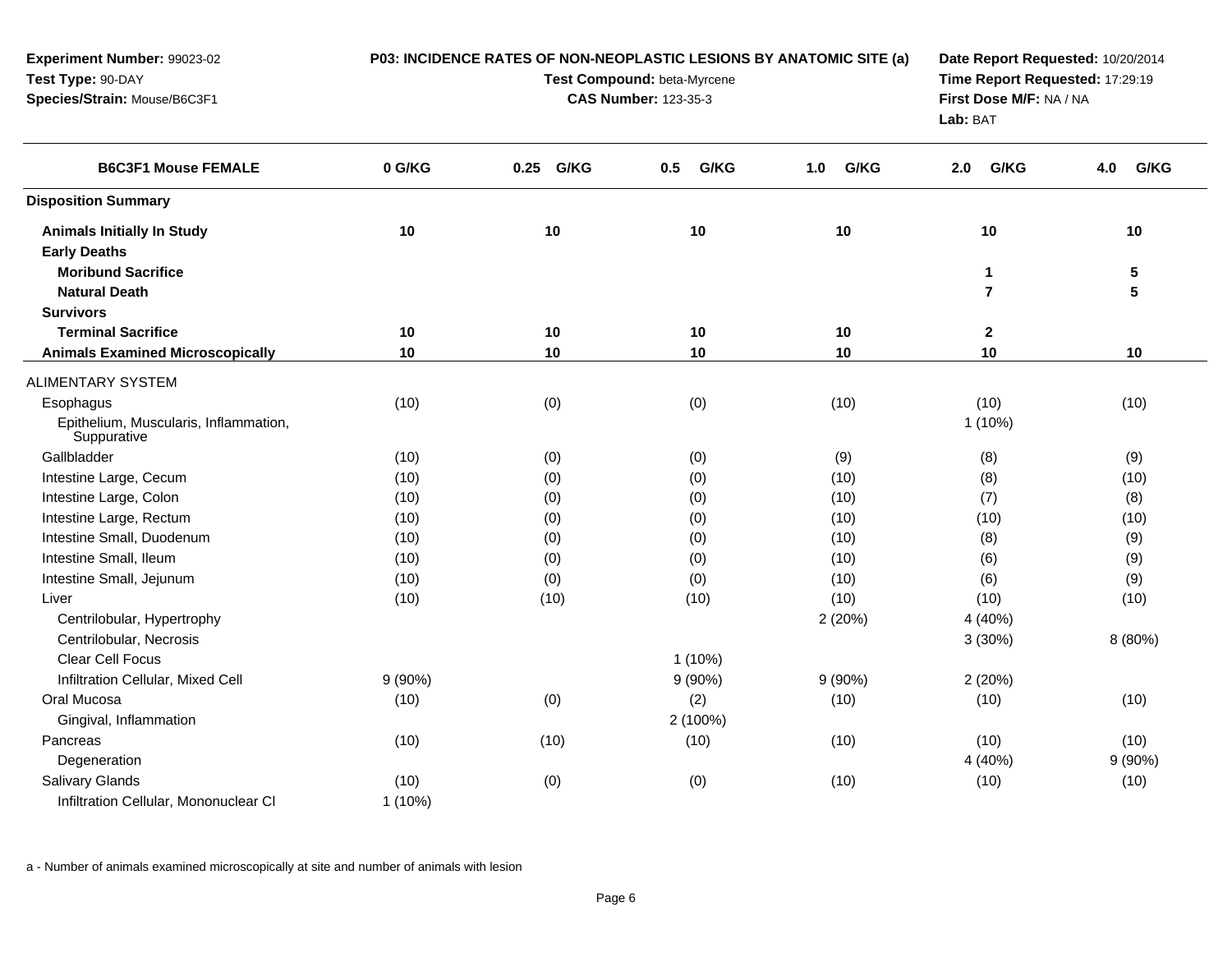| Experiment Number: 99023-02<br>Test Type: 90-DAY<br>Species/Strain: Mouse/B6C3F1           | P03: INCIDENCE RATES OF NON-NEOPLASTIC LESIONS BY ANATOMIC SITE (a) | Date Report Requested: 10/20/2014<br>Time Report Requested: 17:29:20<br>First Dose M/F: NA / NA<br>Lab: BAT |                   |                           |                                          |                                       |
|--------------------------------------------------------------------------------------------|---------------------------------------------------------------------|-------------------------------------------------------------------------------------------------------------|-------------------|---------------------------|------------------------------------------|---------------------------------------|
| <b>B6C3F1 Mouse FEMALE</b>                                                                 | 0 G/KG                                                              | 0.25 G/KG                                                                                                   | G/KG<br>0.5       | G/KG<br>1.0               | G/KG<br>2.0                              | G/KG<br>4.0                           |
| Stomach, Forestomach<br>Epithelium, Hyperplasia<br>Inflammation<br>Mineralization<br>Ulcer | (10)                                                                | (10)                                                                                                        | (10)<br>$1(10\%)$ | (10)<br>2(20%)            | (10)<br>4 (40%)<br>8 (80%)               | (10)<br>$1(10\%)$<br>6(60%)<br>1(10%) |
| Stomach, Glandular<br>Epithelium, Hyperplasia, Atypical<br>Inflammation, Suppurative       | (10)                                                                | (0)                                                                                                         | (0)               | (10)                      | 3(30%)<br>(10)<br>$1(10\%)$<br>$1(10\%)$ | (10)                                  |
| CARDIOVASCULAR SYSTEM<br><b>Blood Vessel</b><br>Heart                                      | (10)<br>(10)                                                        | (0)<br>(0)                                                                                                  | (0)<br>(0)        | (10)<br>(10)              | (10)<br>(10)                             | (10)<br>(10)                          |
| <b>ENDOCRINE SYSTEM</b><br><b>Adrenal Cortex</b><br>Capsule, Hyperplasia                   | (10)<br>10 (100%)                                                   | (0)                                                                                                         | (0)               | (10)<br>10 (100%)         | (10)<br>$9(90\%)$                        | (10)<br>7 (70%)                       |
| Adrenal Medulla<br>Parathyroid Gland<br>Cyst                                               | (10)<br>(10)                                                        | (0)<br>(0)                                                                                                  | (0)<br>(0)        | (10)<br>(8)<br>1(13%)     | (10)<br>(8)                              | (10)<br>(5)                           |
| <b>Pituitary Gland</b><br><b>Thyroid Gland</b><br>Inflammation, Granulomatous              | (10)<br>(10)                                                        | (0)<br>(0)                                                                                                  | (0)<br>(0)        | (10)<br>(10)<br>$1(10\%)$ | (10)<br>(10)                             | (10)<br>(10)                          |
| <b>GENERAL BODY SYSTEM</b><br>None                                                         |                                                                     |                                                                                                             |                   |                           |                                          |                                       |
| <b>GENITAL SYSTEM</b><br><b>Clitoral Gland</b><br>Ovary<br>Uterus                          | (10)<br>(10)<br>(10)                                                | (0)<br>(0)<br>(0)                                                                                           | (0)<br>(0)<br>(0) | (10)<br>(10)<br>(10)      | (9)<br>(10)<br>(10)                      | (10)<br>(10)<br>(10)                  |
| <b>HEMATOPOIETIC SYSTEM</b><br><b>Bone Marrow</b>                                          | (10)                                                                | (10)                                                                                                        | (10)              | (10)                      | (10)                                     | (10)                                  |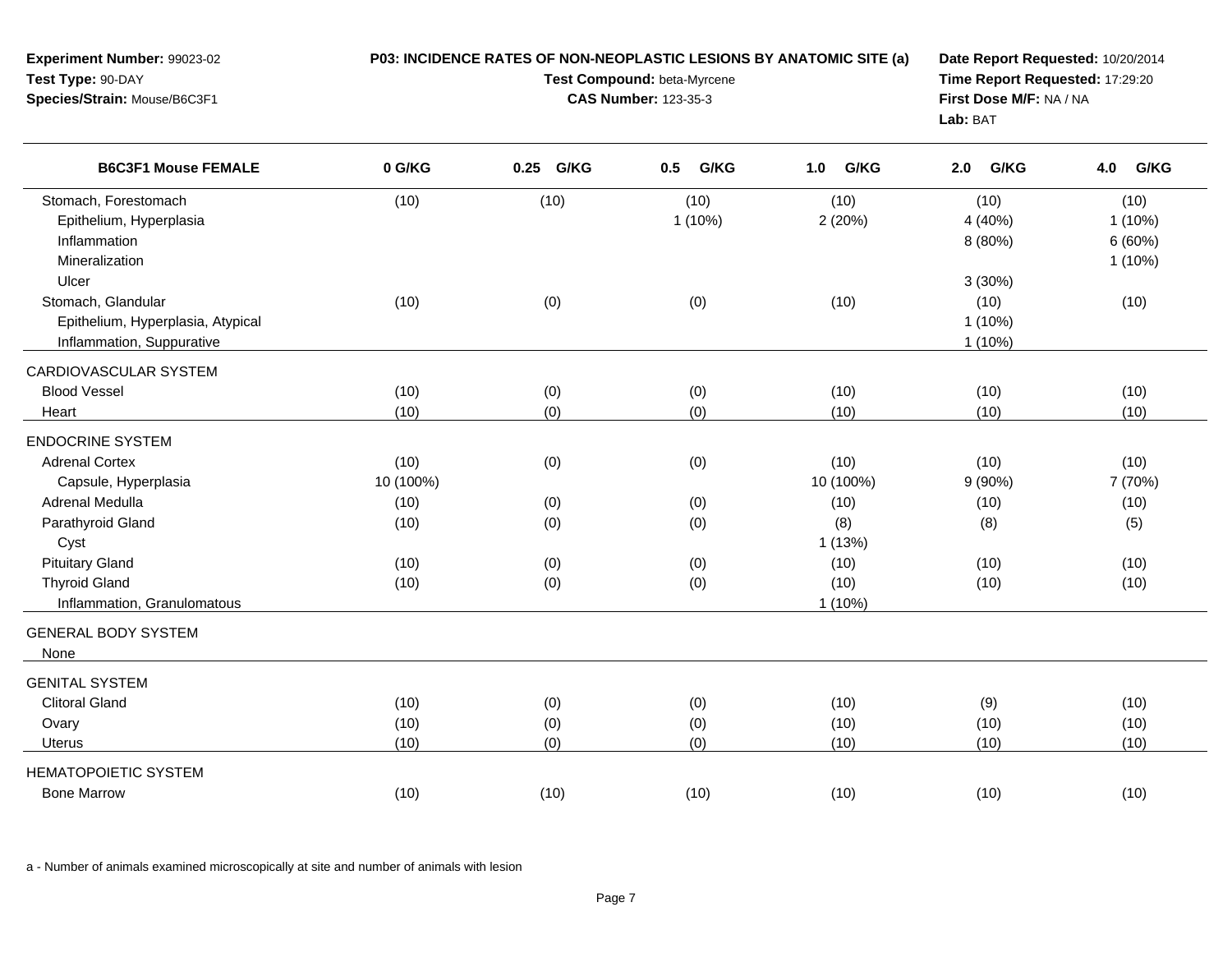| <b>Experiment Number: 99023-02</b>  | <b>P03: INCIDENCE RATES OF NON-NEOPLASTIC LESIONS BY ANATOMIC SITE (a)</b> | Date Report Requested: 10/20/2014      |
|-------------------------------------|----------------------------------------------------------------------------|----------------------------------------|
| Test Type: 90-DAY                   | <b>Test Compound: beta-Myrcene</b>                                         | <b>Time Report Requested: 17:29:20</b> |
| <b>Species/Strain: Mouse/B6C3F1</b> | <b>CAS Number: 123-35-3</b>                                                | <b>First Dose M/F: NA / NA</b>         |
|                                     |                                                                            | Lab: BAT                               |
|                                     |                                                                            |                                        |

| <b>B6C3F1 Mouse FEMALE</b>       | 0 G/KG    | G/KG<br>0.25 | G/KG<br>0.5 | G/KG<br>1.0 | G/KG<br>2.0 | 4.0<br>G/KG |
|----------------------------------|-----------|--------------|-------------|-------------|-------------|-------------|
| Atrophy                          |           |              |             |             | 4 (40%)     |             |
| Lymph Node, Mandibular           | (10)      | (10)         | (10)        | (10)        | (8)         | (10)        |
| Necrosis                         |           |              |             |             | 3(38%)      | 10 (100%)   |
| Lymph Node, Mesenteric           | (10)      | (10)         | (10)        | (10)        | (10)        | (10)        |
| Necrosis                         |           |              |             |             | 3(30%)      | 10 (100%)   |
| Spleen                           | (10)      | (10)         | (10)        | (10)        | (10)        | (10)        |
| Lymph Follic, Necrosis           |           |              |             |             | 6(60%)      | 7 (70%)     |
| Thymus                           | (10)      | (10)         | (10)        | (10)        | (10)        | (10)        |
| Cyst                             | $1(10\%)$ |              |             | 2(20%)      |             |             |
| Necrosis                         |           |              |             |             | $9(90\%)$   | 10 (100%)   |
| <b>INTEGUMENTARY SYSTEM</b>      |           |              |             |             |             |             |
| <b>Mammary Gland</b>             | (10)      | (0)          | (0)         | (10)        | (10)        | (10)        |
| Skin                             | (10)      | (0)          | (0)         | (10)        | (10)        | (10)        |
| MUSCULOSKELETAL SYSTEM           |           |              |             |             |             |             |
| <b>Bone</b>                      | (10)      | (0)          | (0)         | (10)        | (10)        | (10)        |
| NERVOUS SYSTEM                   |           |              |             |             |             |             |
| <b>Brain</b>                     | (10)      | (0)          | (0)         | (10)        | (10)        | (10)        |
| <b>Peripheral Nerve</b>          | (1)       | (0)          | (0)         | (0)         | (0)         | (0)         |
| Spinal Cord                      | (0)       | (0)          | (0)         | (0)         | (0)         | (1)         |
| <b>RESPIRATORY SYSTEM</b>        |           |              |             |             |             |             |
| Lung                             | (10)      | (0)          | (0)         | (10)        | (10)        | (10)        |
| Arteriole, Inflammation, Chronic | 1(10%)    |              |             |             |             |             |
| Inflammation, Suppurative        |           |              |             |             | $1(10\%)$   |             |
| Nose                             | (10)      | (10)         | (10)        | (10)        | (10)        | (10)        |
| Olfactory Epi, Degeneration      | $1(10\%)$ |              |             | 1(10%)      | $9(90\%)$   | 10 (100%)   |
| Olfactory Epi, Inflammation      |           |              |             |             | 2(20%)      |             |
| Olfactory Epi, Metaplasia        |           |              |             |             | $1(10\%)$   |             |
| Respirat Epith, Inflammation     |           |              | 2(20%)      |             | $1(10\%)$   | $1(10\%)$   |
|                                  |           |              |             |             |             |             |